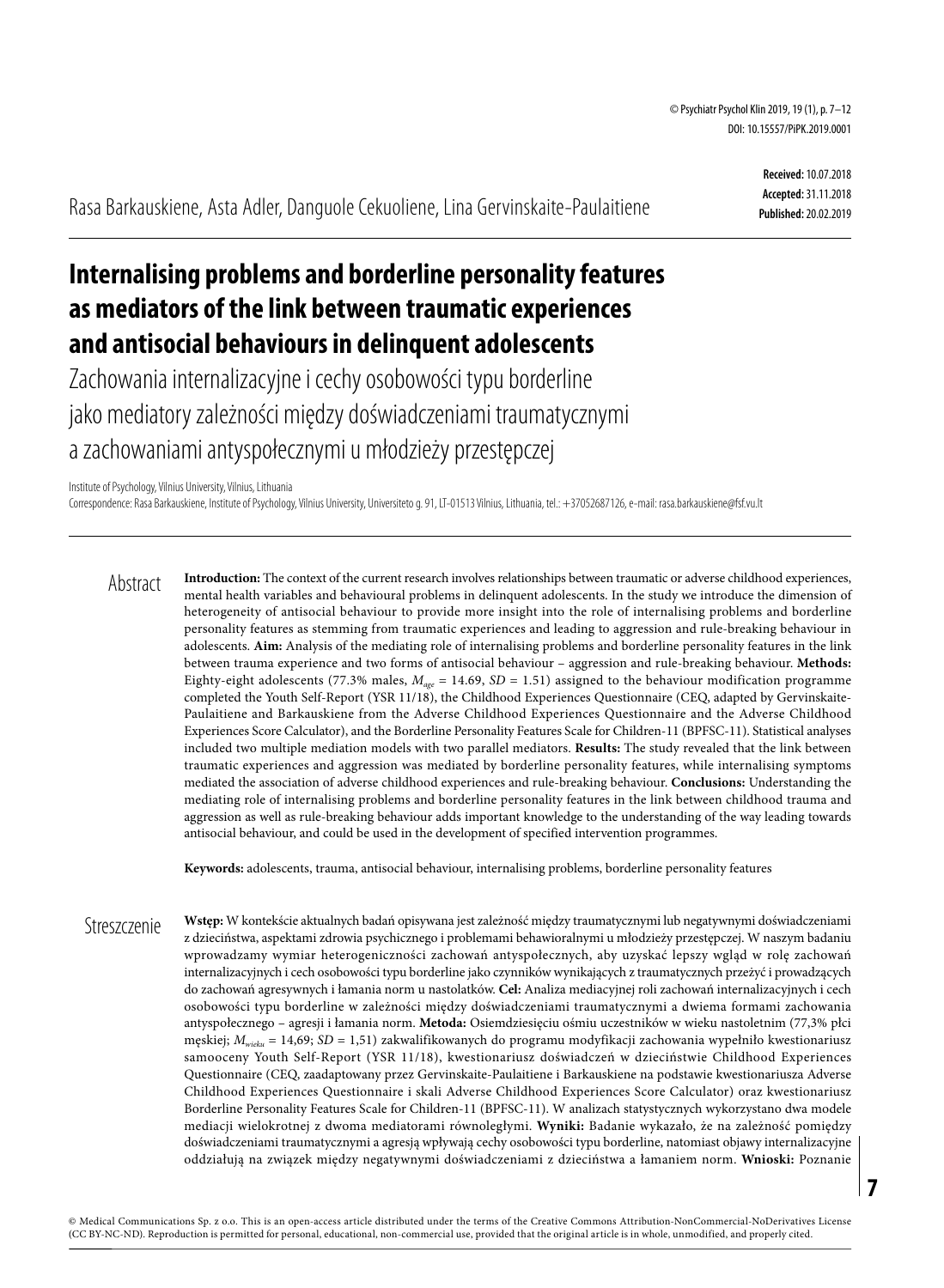mediacyjnej roli zachowań internalizacyjnych i cech osobowości typu borderline w zależności pomiędzy doświadczeniami traumatycznymi a agresją i łamaniem norm przyczynia się do zrozumienia czynników prowadzących do zachowań antyspołecznych, co może być wykorzystywane przy opracowywaniu odpowiednich programów interwencyjnych.

**Słowa kluczowe:** młodzież, trauma, zachowania antyspołeczne, zachowania internalizacyjne, cechy osobowości typu borderline

Traumatic or adverse childhood experiences (ACE)<br>have been consistently linked to antisocial behav-<br>iours and juvenile delinquency (Kerig and Becker,<br>2010). A number of researchers have sought to better unhave been consistently linked to antisocial behaviours and juvenile delinquency (Kerig and Becker, 2010). A number of researchers have sought to better understand the specificity of this association (Widom, 2014), with a particular interest in mental health problems as mediators (Kerig and Modrowski, 2018). A few aspects of this line of empirical inquiry are important to note for further investigations.

First, antisocial behaviour of adolescents has been proven to be a non-unitary construct (Burt, 2012; Steiner et al., 2011; Widom, 2014). Research within developmental psychopathology has established meaningful distinctions between physically aggressive (e.g. fighting, hitting, bullying) and non-aggressive rule-breaking (e.g. lying, stealing, vandalism) antisocial behaviours (Burt, 2012). Next to this, Steiner et al. (2011), building upon the neuroscientific perspective, validated the above described antisocial behaviours as two forms of aggression which run on different neuro-architectures. The first type is called "hot" or reactive aggression (i.e. acts of reactive, affective, defensive and impulsive aggression), and the other is defined as "cold" or proactive aggression (i.e. acts of proactive, instrumental and planned aggression). Moreover, Steiner et al. (2011) linked the proposed model with the widely used diagnostic system developed by Achenbach (Achenbach and Rescorla, 2001) in such a way that "hot" aggression was reflected by the dimension of aggression, and rule-breaking behaviour was a proxy for "cold" aggression. A comparison of non-delinquent and delinquent adolescents showed that a general population sample was very distinct on the "hot" and "cold" aggression dimensions, but despite the fact that both forms of aggression correlated significantly in a group of delinquent adolescents, the authors recommend to investigate these aggression forms in groups of offenders separately (Steiner et al., 2011).

Second, in the light of high rates of trauma exposure among justice-involved youth, studies have focused specifically on the development of a range of mental health problems in this population (Dierkhising et al., 2013). Early traumatisation negatively influences the development of emotion regulation (Dvir et al., 2014) which is at the core of various mental health problems as well as an essential component of mediating processes in the pathways toward offending behaviour (Kerig and Becker, 2010). Affective dysregulation is particularly prominent in internalising problems and personality disorders (Dvir et al., 2014). These forms of mental health problems were proven as mediators of the link between various traumatic

experiences and antisocial behaviours (Bender et al., 2011; Kerig and Modrowski, 2018; Kerig et al., 2016). Even though studies and systematic reviews of research on the association between maltreatment and delinquency indicate the existence of a rather stable and continuing – albeit rather complex – relation between the two, they also underline that the complexity of this link should be addressed further (Malvaso et al., 2018). One of the aspects of this complexity is well-established heterogeneity of antisocial behaviours (Burt, 2012; Widom, 2014), and the other is that of affect dysregulation as the primary aftermath of trauma exposure which is widely acknowledged in developmental psychopathology and mental health research (Dvir et al., 2014), but also considered to be one of the central features of juvenile delinquency (Bennett et al., 2016). In addition, research so far has given less attention to internalising problems and borderline personality features (BPF) as simultaneous mediators of trauma sequelae in aggressive and nonaggressive forms of antisocial behaviours.

## **CURRENT STUDY**

In the present study we bring in the dimension of heterogeneity of antisocial behaviour to provide more insight into the role of internalising problems and borderline personality features as stemming from traumatic experiences to antisocial behaviour. The aim of this study was to investigate whether internalising problems and BPF mediated the relationship between traumatic childhood experiences and aggressive and rule-breaking behaviours.

### **METHOD**

# **Participants**

The participants were 88 adolescents aged 10–18 years (68 males, 20 females, *Mage* = 14.69, *SD* = 1.51) assigned to the least restraining type of behaviour modification programme for delinquent adolescents in Lithuania. The programme is community-based and consists of social, pedagogical, psychological, informational or other assistance provided to children whose behaviour harms and endangers others, who chronically skip school or run away from home. Due to their age or nature of their offences these adolescents cannot yet be subject to administrative or legal liability. A total of 193 invitations to participate in the study were sent to the parents or caregivers of the adolescents who were assigned to the behaviour modification programme.

**8**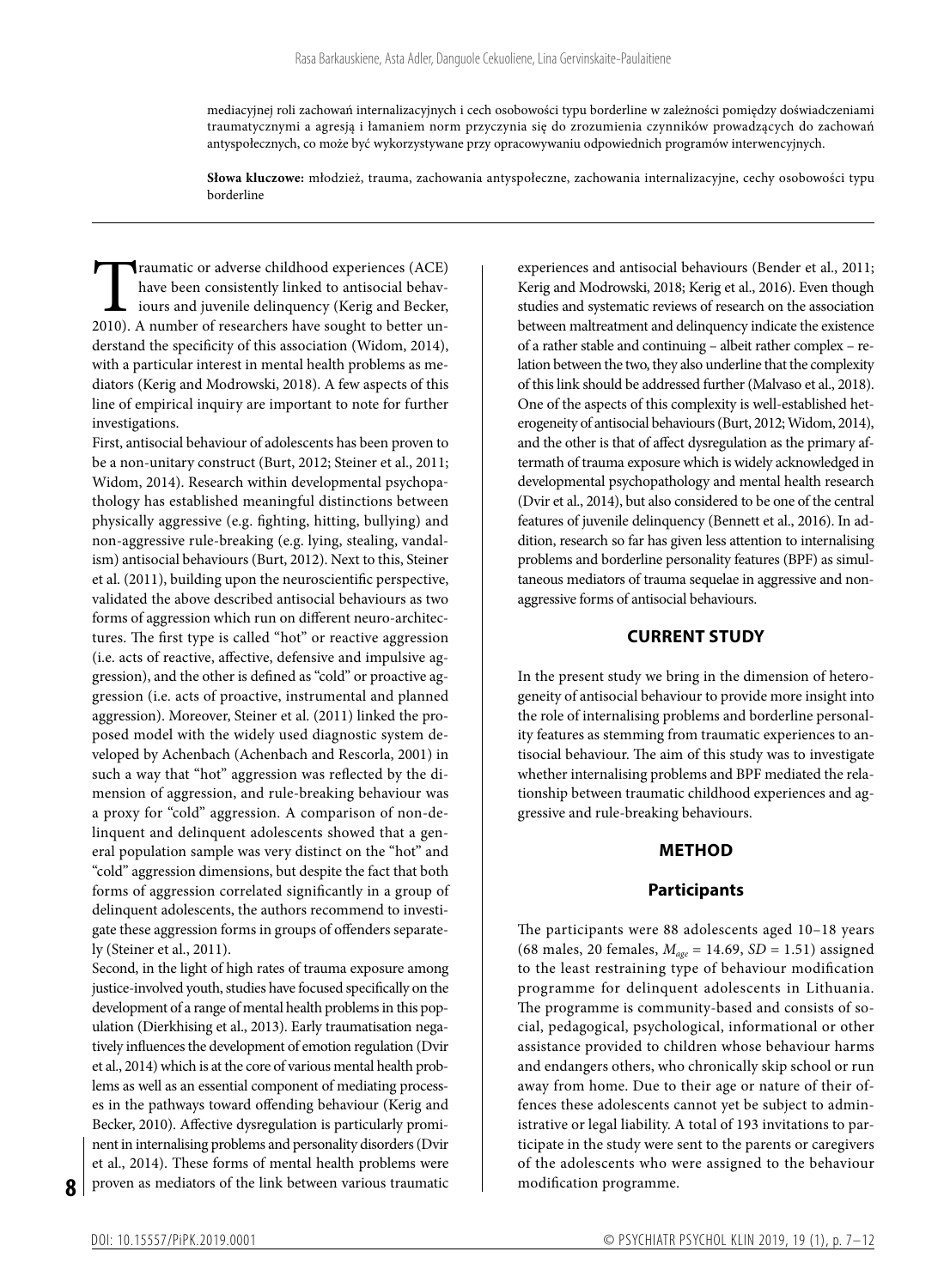Internalising problems and borderline personality features as mediators of the link between traumatic experiences and antisocial behaviours in delinquent adolescents Zachowania internalizacyjne i cechy osobowości typu borderline jako mediatory zależności między doświadczeniami traumatycznymi a zachowaniami antyspołecznymi u młodzieży przestępczej

### **Procedure**

Written informed consent was obtained from the adolescents' parents or legal guardians, and oral informed assent was obtained from the adolescents before the study. All the respondents participated on a voluntary basis. The study's participants were assured that all provided information will be treated confidentially and processed anonymously. The adolescents were recruited through specialists in schools, children's homes and community day centres. The questionnaires were administered by the researchers individually or in small groups (2–4 participants). Ethical approval was obtained from the Vilnius University Research Ethics Committee (2017-02-15 No. 11).

#### **Measures**

**Youth Self-Report** (YSR 11/18; Achenbach and Rescorla, 2001) standardised Lithuanian version (Žukauskienė et al., 2012) was used to measure rule-breaking (Cronbach  $\alpha$  = 0.817), aggressive behaviours (Cronbach  $\alpha$  = 0.821) and internalising problems (Cronbach  $\alpha$  = 0.909) in the study's adolescents. The YSR contains 112 items that assess emotional and behavioural problems over the previous 6 months, and responses are rated on a three-point scale  $(0 = not true,$  $1 =$ somewhat or sometimes true,  $2 =$  very true or often true). **Childhood Experiences Questionnaire** (CEQ, adapted by Gervinskaite-Paulaitiene and Barkauskiene from the Adverse Childhood Experiences Questionnaire (Dube et al., 2001) and the Adverse Childhood Experiences Score Calculator (Anda, 2007) was used to evaluate the adolescents' adverse childhood experiences. CEQ consist of 10 questions about the experience of emotional abuse and neglect, physical abuse and neglect, and sexual abuse. The adolescents were asked to specify whether they had experienced different kinds of abuse. Higher scores represent more adverse childhood experiences. The total score was used in the current study (KR20 = 0.811).

|                                        | М     | SD    | Range |       |
|----------------------------------------|-------|-------|-------|-------|
| Adverse childhood experiences          | 1.34  | 2.03  | 0.00  | 9.00  |
| Internalising problems                 | 14.45 | 10.47 | 0.00  | 39.00 |
| <b>Borderline personality features</b> | 29.21 | 8.38  | 13.00 | 49.00 |
| Aggressive behaviour                   | 11.10 | 6.10  | 0.00  | 28.00 |
| Rule-breaking behaviour                | 9.33  | 5.36  | 0.00  | 27.00 |

*Tab. 1. Descriptive statistics of adverse childhood experiences, internalising problems, borderline personality features, aggressive and rule-breaking behaviour*

**Borderline Personality Features Scale for Children-11** (BPFSC-11) (Sharp et al., 2014) was used to evaluate borderline personality features in adolescents. It consists of 11 items that assess how adolescents feel about themselves and other people. Responses are rated on a fivepoint scale ranging from  $1 = not true$  at all to  $5 = al$ ways true. The total score was used in the current study (Cronbach  $\alpha = 0.832$ ).

## **Statistical analysis**

To evaluate associations between all variables, Pearson correlations were used. For mediational analysis, two multiple mediation models with two parallel mediators were evaluated. To assess the statistical significance of indirect effects, the bias-corrected and accelerated (BCa) bootstrapping procedure was used (10,000 draws) (Hayes, 2013). An indirect effect which bias-corrected and accelerated 95% lower and upper confidence intervals (95% BCaCI) did not include 0 was considered statistically significant (Hayes, 2013). All analyses were conducted using IBM SPSS, and mediation analyses were conducted using Process v.2.16.3 (Model 4) (Hayes, 2013).



*Fig. 1. Multiple mediation model of the association between adverse childhood experiences and aggressive behaviour via internalising problems and borderline personality features. Path coefficients are unstandardised, covariate – gender*

**9**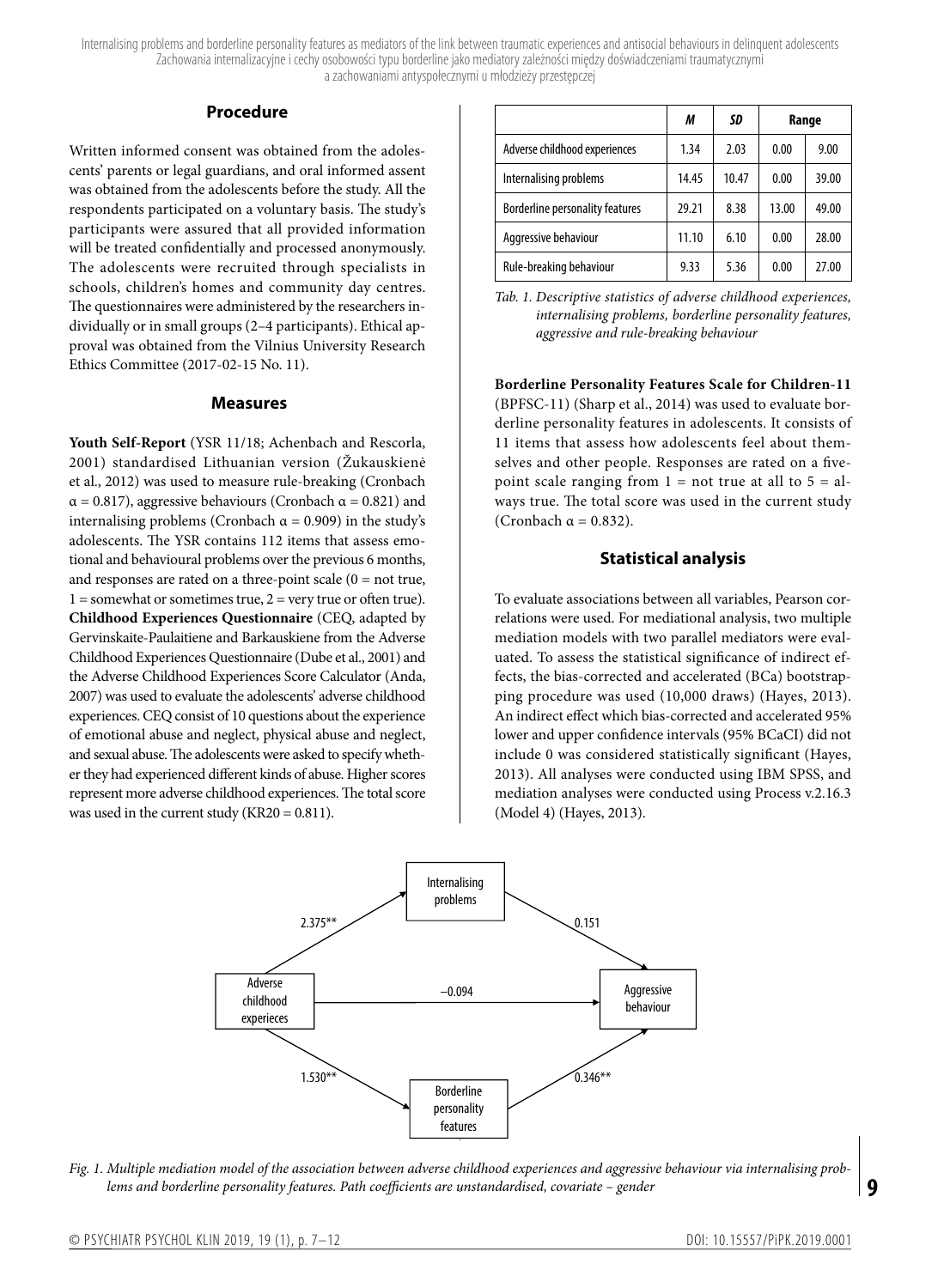|                                                  |                                        |            | 2.         | 3.         | 4.         |  |  |  |
|--------------------------------------------------|----------------------------------------|------------|------------|------------|------------|--|--|--|
| 1.                                               | Adverse childhood experiences          | ۰          |            |            |            |  |  |  |
| 2.                                               | <b>Internalising problems</b>          | $0.588***$ |            |            |            |  |  |  |
| 3.                                               | <b>Borderline personality features</b> | $0.526***$ | $0.733***$ |            |            |  |  |  |
| 4.                                               | <b>Aggressive behaviour</b>            | $0.383***$ | $0.612***$ | $0.649***$ |            |  |  |  |
| 5.                                               | <b>Rule-breaking behaviour</b>         | $0.321**$  | $0.569***$ | $0.482***$ | $0.691***$ |  |  |  |
| * $p < 0.05$ ; ** $p < 0.01$ ; *** $p < 0.001$ . |                                        |            |            |            |            |  |  |  |

*Tab. 2. Correlations between adverse childhood experiences, internalising problems, borderline personality features, aggressive and rulebreaking behaviour*

## **RESULTS**

Tab. 1 presents descriptive statistics (means, standard deviations and range) of the variables for the adolescents included in the study. More adverse childhood experiences were significantly related to more internalising problems, borderline personality features, and to aggressive and rule-breaking behaviour (Tab. 2). Moreover, internalising problems, BPF, aggressive and rule-breaking behaviour were all positively related to one another in a significant manner.

#### **Mediational analyses**

We tested two mediation models (Figs. 1, 2) with gender as a covariate in order to control for a possible influence of unequal gender distribution in the sample.

First, the total effect of adverse childhood experiences on aggressive behaviour was significant ( $b = 0.794$ ,  $p = 0.021$ ,  $R^2 = 0.201$ ). When internalising and borderline personality features were evaluated as parallel mediators in the mediation model (Fig. 1), the direct effect of ACE on aggressive behaviour was insignificant ( $b = -0.094$ ,  $p = 0.770$ ). In this model the total indirect effect was significant – 0.888, BCaCI [0.456; 1.443]. The specific indirect effect of ACE through internalising problems on aggressive behaviour was not significant – 0.359, BCaCI [−0.050; 0.832]. Another specific indirect effect of ACE through BPF on aggressive behaviour was significant – 0.529, BCaCI [0.240; 0.933]. What this shows is that BPF mediate the relationship between ACE and aggressive behaviour, but internalising problems do not. For this model  $R^2 = 0.470$ . Secondly, the total effect of ACE on rule-breaking behaviour was not significant ( $b = 0.550$ ,  $p = 0.075$ ,  $R^2 = 0.150$ ). When internalising and BPF were included in the mediational model and evaluated as parallel mediators, the direct effect of ACE on rule-breaking behaviour was also not significant (*b* = −0.130, *p* = 0.679). In this model the total indirect effect was significant – 0.680, BCaCI [0.371; 1.104]. The specific indirect effect of ACE through internalising problems on rulebreaking behaviour was significant – 0.507, BCaCI [0.162; 0.959]. Another specific indirect effect of ACE through BPF on aggressive behaviour was not significant – 0.173, BCaCI [-0.065; 0.505]. What this shows is that internalising problems mediate the relationship between ACE and rule-breaking behaviour, but BPF do not. For this model  $R^2 = 0.330$ .



*Fig. 2. Multiple mediation model of the association between adverse childhood experiences and rule-breaking behaviour via internalising problems and borderline personality features. Path coefficients are unstandardised, covariate – gender* 

**10**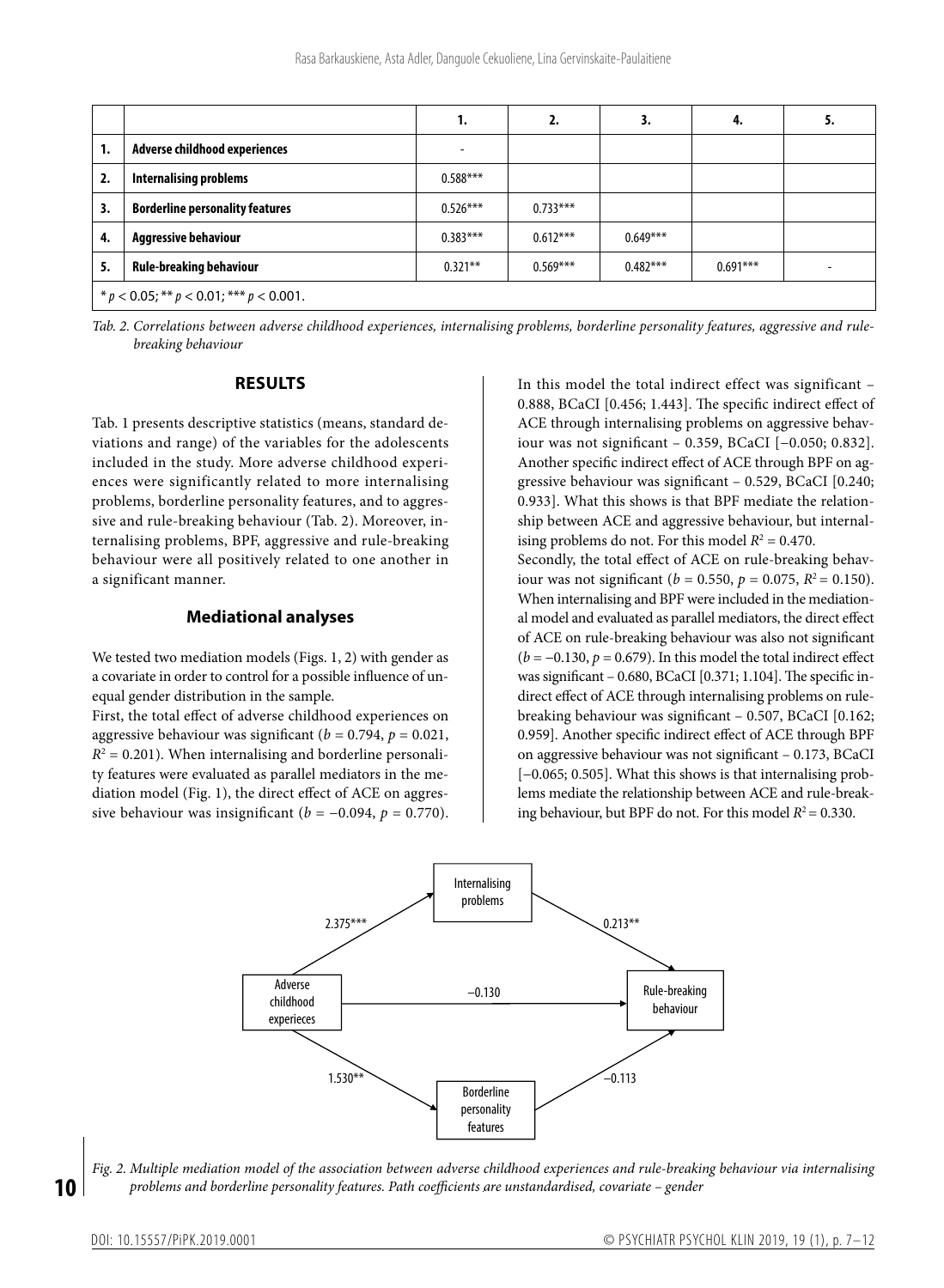Internalising problems and borderline personality features as mediators of the link between traumatic experiences and antisocial behaviours in delinquent adolescents Zachowania internalizacyjne i cechy osobowości typu borderline jako mediatory zależności między doświadczeniami traumatycznymi a zachowaniami antyspołecznymi u młodzieży przestępczej

# **DISCUSSION**

The current study aimed to better understand the relationship between traumatic experiences and distinct forms of antisocial behaviours via the mediating effects of internalising problems and BPF. The link between traumatic experiences and aggression was mediated by BPF, while internalising symptoms mediated the association of ACE and rule-breaking behaviour. Even though these results are in line with previous data showing that mental health problems bridge traumatic experiences and delinquency (Bender et al., 2011; Bielas et al., 2016; Kerig and Modrowski, 2018), our findings add an important dimension of heterogeneity of antisocial behaviour underlying this link.

First, our results showed that BPF mediated the relationship between adversity and aggression. This finding is in line with recent studies demonstrating the mediating role of BPF for delinquent behaviours in polyvictimised or abused youth (Chaplo et al., 2017; Kerig and Modrowski, 2018). Moreover, it coincides with data from developmental research showing that BPF predicts relational aggression (Banny et al., 2014), and maltreated children have higher levels of BPF precursors already in childhood (Rogosch and Cicchetti, 2005). Other studies conceptualise aggression as an outcome of borderline pathology (Gardner et al., 2012), with emotion dysregulation as the underlying mechanism. Aggression in this case may serve the function of managing intense negative emotions evoked by perceived threats to valued relationships as well as a strategy to manipulate and control relationship partners (Látalová and Praško, 2010), or as inability to cope with negative emotions (Mancke et al., 2015; Scott et al., 2017).

Another finding reveals rule-breaking behaviour to be associated with traumatisation through internalising symptoms. The explanation of this result may be linked to several models of delinquent behaviours during adolescence. The model of delinquency as acting out holds that emotional disturbance both predates and predicts changes in adolescents' delinquency (Overbeek et al., 2005). According to this model, adolescents with experiences of adversity develop relatively high levels of emotional disturbance which will eventually be acted out in the form of delinquent behaviour (Kofler et al., 2011; Overbeek et al., 2005). The general strain theory views maltreatment as a form of strain leading to negative emotions (depression, anger, frustration), with antisocial behaviour used to cope with them (Bender et al., 2011). Finally, according to some studies (Bielas et al., 2016), internalising disorders such as posttraumatic stress, anxiety disorders, depressive disorders, and suicidality share a common mechanism of irritability or emotion dysregulation which play a prominent role in the prediction of externalizing disorders in detained adolescents.

The results of the present study provide some implications for clinical practice. First, different pathways in distinct mediation models may suggest the need for specified treatments. Adolescents with a pronounced rule-breaking behaviour may benefit not only from interventions aimed at behaviour modification but also from treatments for internalising problems. For adolescents with predominantly reactive aggression particular attention should be given to problems emerging in the personality domain.

Certain limitations should be considered when interpreting this study's findings and their implications. First, the findings are based on a small sample of adolescents, and the possibility of generalization of the results should be tested with larger samples of justice-involved youth. Second, the sample was gender-biased, and self-report measures were used. Third, the cross-sectional design of the study does not allow drawing inferences about pathways in terms of development.

# **CONCLUSIONS**

The revealed mediating role of internalising problems and BPF in the link of early trauma to reactive aggression and rule-breaking behaviour adds important knowledge to the understanding of the path leading towards behavioural problems in delinquent adolescents, and could be used in the development of intervention programmes dedicated to them.

## **Conflict of interest**

*Authors declare no conflict of interest.*

#### **Funding/Support and role of the sponsor**

*This study was funded by a grant (No. GER-004/2017) from the Research Council of Lithuania.*

#### **References**

- Achenbach TM, Rescorla LA: Manual for the ASEBA School-Age Forms & Profiles. University of Vermont, Burlington, VT 2001.
- Anda R: Finding your ACE Score. 2007. Available from: [http://www.](http://www.theannainstitute.org/Finding Your ACE Score.pdf) [theannainstitute.org/Finding%20Your%20ACE%20Score.pdf](http://www.theannainstitute.org/Finding Your ACE Score.pdf) [cited: 6 December 2018].
- Banny AM, Tseng WL, Murray-Close D et al.: Borderline personality features as a predictor of forms and functions of aggression during middle childhood: examining the roles of gender and physiological reactivity. Dev Psychopathol 2014; 26: 789–804.
- Bender K, Postlewait AW, Thompson SJ et al.: Internalizing symptoms linking youths' maltreatment and delinquent behavior. Child Welfare 2011; 90: 69–89.
- Bennett DC, Modrowski CA, Chaplo SD et al.: Facets of emotion dysregulation as mediators of the association between trauma exposure and posttraumatic stress symptoms in justice-involved adolescents. Traumatology 2016; 22: 174–183.
- Bielas H, Barra S, Skrivanek C et al.: The associations of cumulative adverse childhood experiences and irritability with mental disorders in detained male adolescent offenders. Child Adolesc Psychiatry Ment Health 2016; 10: 34.
- Burt SA: How do we optimally conceptualize the heterogeneity within antisocial behavior? An argument for aggressive versus non-aggressive behavioral dimensions. Clin Psychol Rev 2012; 32: 263–279.
- Chaplo SD, Kerig PK, Modrowski CA et al.: Gender differences in the associations among sexual abuse, posttraumatic stress symptoms, and delinquent behaviors in a sample of detained adolescents. J Child Adolesc Trauma 2017; 10: 29–39.